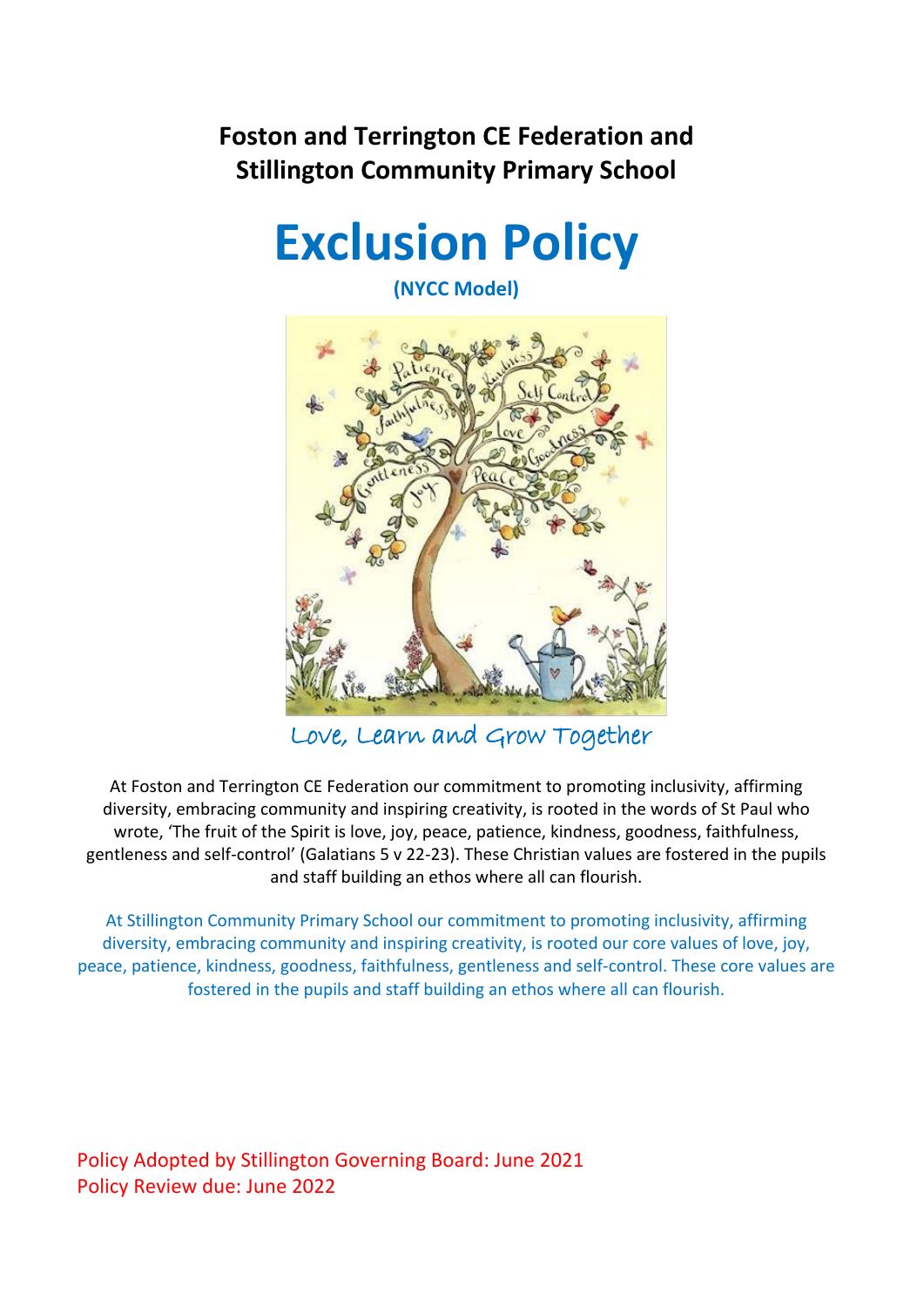#### **Legislative Background**

In addition to this policy, Headteachers, governing bodies, local authorities and independent appeal panels should have regard to DfE Statutory Guidance: *Exclusion from maintained schools, Academies and pupil referral units in England: Statutory guidance for those with legal responsibilities in relation to exclusion – September 2017.*

# **Related School Policies**

- Behaviour policy
- Equalities policy
- Anti-bullying policy

## **Types of Exclusion**

• **Fixed-Term Exclusions (FTE)** will be for a fixed number of school days. An individual fixed period exclusion should be for the shortest time necessary, bearing in mind that exclusions of more than a day or two make it more difficult for the pupil to reintegrate back into the school afterwards. They must not exceed 45 school days in an academic year either as a single exclusion or a number of shorter exclusions added together.

If a pupil receives more than 15 days of fixed-term exclusions in a term, governors must meet to review the exclusion. A school can exclude a pupil for lunchtimes but the school should make efforts to resolve any difficulties before using an exclusion. In exceptional cases, a further fixed-term exclusion or a permanent exclusion can be issued to follow the initial FTE. If this happens, the headteacher must write to the parent/carer to give reasons for the change.

• **Permanent Exclusions (PEX)** are issued when the headteacher believes a pupil should never return to the school because they have seriously or persistently breached the school's behaviour policy and that allowing them to remain in school would seriously harm their education or welfare (or that of others in the school).

This type of exclusion must be reviewed at a meeting by a panel of governors. The pupil and parent/carer will have the opportunity to put their case at the meeting, can be represented by someone who can speak on their behalf and can be supported by a friend, if they wish. If governors agree with the Headteacher's decision to permanently exclude the pupil, pupil and parent/carer have a legal right to a further opportunity to challenge this decision via an Independent Review.

#### **Exclusion as a Last Resort**

A pupil will be excluded from school only as a last resort and as a result of serious and/or persistent breaches of the school behaviour policy **and** where allowing them to remain in school would be of serious detriment to the education or welfare of the pupil or others in school.

Other options should be investigated before resorting to an exclusion. The NYCC [Ladder of Intervention](https://cyps.northyorks.gov.uk/sites/default/files/Supporting%20Children%20and%20Families/SEND/Exclusions/75036%20Ladder%20of%20Intervention%20final.pdf)  provides structured, step-by-step guidance for schools to support individual pupils who have social and emotional needs manifesting in challenging behaviour that could lead to an exclusion. The [guidance](https://cyps.northyorks.gov.uk/sites/default/files/Supporting%20Children%20and%20Families/SEND/Exclusions/76099_Intervention%20guidance_interactive%20final.pdf) details a graduated response to ensure early help is in place to support children and young people with social, emotional and mental health needs, including those that are at risk of exclusion.

Before taking the decision to exclude, the Headteacher should consider the following:

• **What whole-school approaches and provision are in place to support this pupil?** e.g. whole school behaviour policy and inclusive practice to support behaviour for learning, quality first teaching, etc. *Are school policies inclusive or do they discriminate against particular pupils with specific needs?*